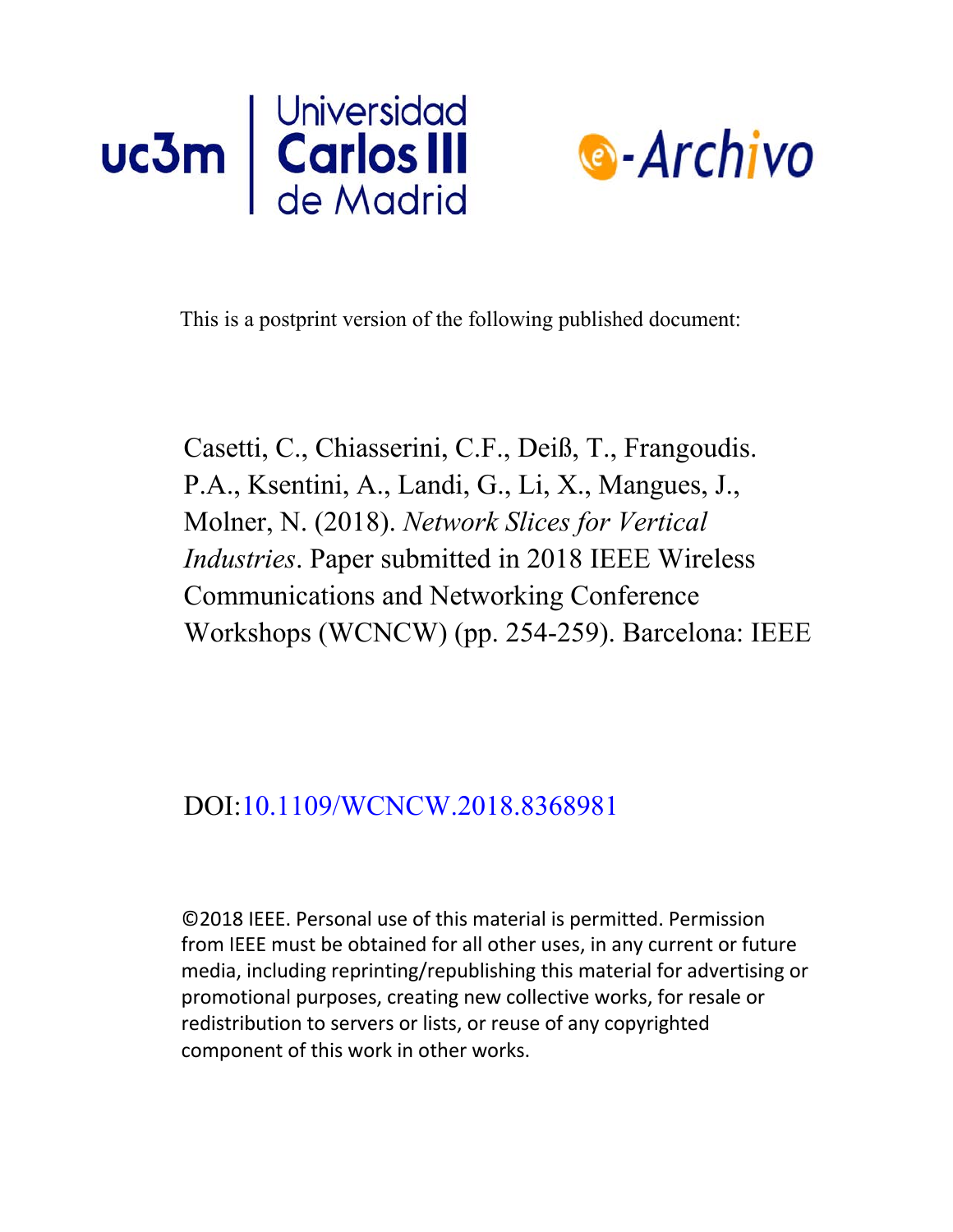# Network Slices for Vertical Industries

Claudio Casetti, Carla Fabiana Chiasserini Politecnico di Torino, Italy

Pantelis A. Frangoudis, Adlen Ksentini EURECOM, France

Xi Li

NEC, Germany

Nuria Molner IMDEA Networks Institute and Universidad Carlos III de Madrid, Spain

*Abstract***—Network Slicing allows to simultaneously support the specific needs of vertical industries with a diverse range of networking and computing requirements. Network Functions Virtualization (NFV) has been defined to deploy multiple network services on a common infrastructure. We extend the NFV concept to vertical services, i.e. services implemented on top of network services and providing the applications of the verticals. We present a component of the 5G-Transformer system, named vertical slicer, which acts as the interface to verticals. The vertical slicer has two main functionalities: allowing verticals to define vertical services based on a set of service blueprints and arbitrating among several vertical services in case of resource shortage.** 

#### *Keywords—network slicing, vertical service, arbitration*

## I. INTRODUCTION

Networking slicing is an inherent concept in the definition of 5G networks. Three slice types are supported: enhanced mobile broadband (eMBB), ultra-reliable low-latency communication (URLLC), and massive IOT (mIOT) [1]. There can be several slices of each type and a UE can signal when establishing a PDU session to which slice this should be connected. The network functions in a slice can be deployed differently depending on the requirements of the service. E.g., an eMBB core network function, such as a user plane function (UPF), can be deployed in a central cloud to increase scalability, whereas for a slice supporting URLLC the UPF can be deployed in an edge cloud to reduce latencies. For verticals with different needs different network slices can be provided for each of the slice types.

To ease operation of the slices this should be automated as much as possible. Ideally, a vertical itself would define its vertical service as virtual functions (VF) connected by virtual links (VL) to a forwarding graph (FG). The virtual links could again be defined as network services (NS), e.g. as a virtual evolved packet core (EPC). Once a vertical service is defined, the vertical should be able to trigger its instantiation on an infrastructure, monitor it while it is operating, update it, and eventually terminate it. All these operations should be possible without detailed knowledge of the infrastructure, service

Thomas Deiß Nokia Solutions and Networks, Germany

> Giada Landi Nextworks, Italy

Josep Mangues Centre Tecnologic de Telecomunicacions de Catalunya, Spain

orchestration, etc. Ultimately, a new service could be rolled out within minutes or hours as compared to weeks or months if manual operation is needed.

In this paper we focus on defining services and arbitrating among them in case of resource shortage, assuming that orchestrators and managers for virtual functions and for the infrastructure are in place. In Section II we present an overview of the 5G-Transformer system and relate it in Section III with the ETSI NFV framework. In Sections IV and V we present the main functionalities of the VS and in Section VI we present conclusions.

## II. 5G-TRANSFORMER SYSTEM

The 5G-Transformer project [2] explores how network slicing can help verticals and mobile (virtual) network operators (M(V)NO), acting as customers, to deploy their services more quickly. The project aims to ease the definition of services and their deployment by the verticals without requiring knowledge of orchestration. The system hides unnecessary details from the verticals, allowing them to focus on the definition of the services and the required Service Level Agreements (SLAs). The system will also allow infrastructure providers to share the 5G mobile transport and computing infrastructure efficiently among verticals and M(V)NOs.

We envision a system of three major components: *vertical slicer* (VS), *service orchestrator* (SO) and *mobile transport and computing platform* (MTP), see Figure 1.

The VS is the common entry point for all verticals into the 5G-Transformer system, being part of the operating and business support systems (OSS/BSS) of the administrative domain of a provider. The VS coordinates and arbitrates the requests for vertical services. Vertical services are offered through a high-level interface focusing on the service logic and needs of vertical services. It allows composing vertical services from a set of vertical-oriented service blueprints, which along with instantiation parameters will result in a vertical service instantiation request. Then, the VS maps vertical service descriptions and requirements on vertical application level onto a network service descriptor (NSD), which is a service graph composed of a set of virtual (network) functions  $(\overline{V(N)}F)$  chained with each other and fine-

This work has been partially funded by the EU H2020 5G-Transformer Project (grant no. 761536). \* Corresponding author email: thomas.deiss@nokia.com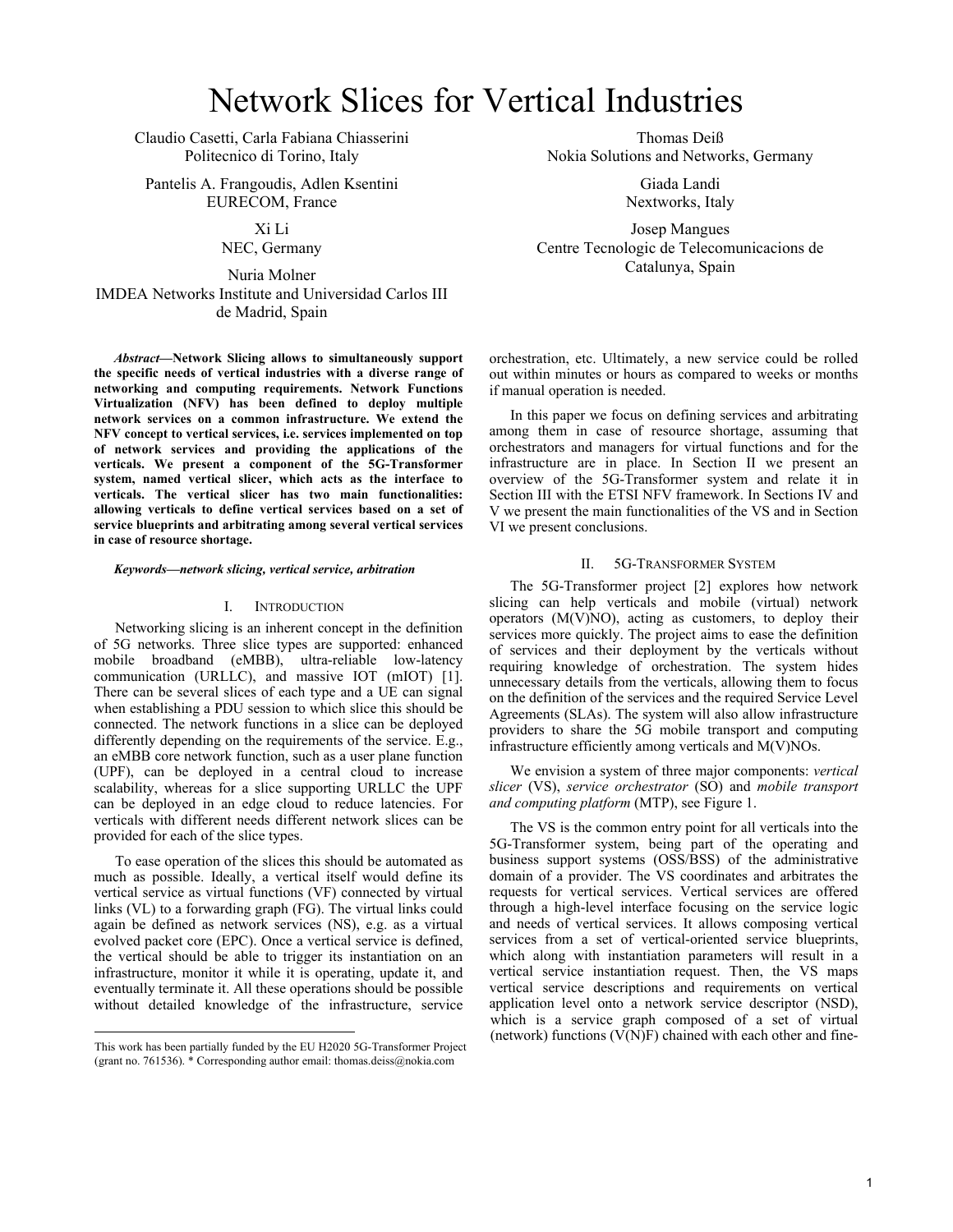

**Figure 1: 5G-Transformer basic system architecture**

grained instantiation parameters (e.g., deployment flavor) that are sent to the SO.

The SO [3] provides end-to-end orchestration of services accross multiple administrative domains by interacting with the local MTP (So-Mtp reference point) and with the SOs of other administrative domains (So-So reference point). It receives requests from the VS or directly from the M(V)NO. Depending on the use case, both network service (NFV-NSO) and resource (NFVO-RO) orchestration may be used for single and multi-domains [6]. Based on the request, the SO may decide to create a new network slice instance or to reuse one previously created to be shared. Therefore, it manages the monitoring and allocation of virtual resources to network slices, be it for vertical services or for network services of an M(V)NO. If needed (e.g., not enough local resources), the SO interacts with SOs of other administrative domains (federation) to take decisions on the end-to-end (de)composition of virtual services and their most suitable execution environment. Even if a service is deployed across several administrative domains, e.g., if roaming is required, a vertical still uses one VS to access the system, and so, the SO hides this federation from the vertical. The NFVO-RO functionality of the SO handles resources coming from the local MTP (real or abstracted) and from the SOs of other administrative domains (abstracted). The orchestration decision for creating or updating a network slice includes the placement of V(N)Fs as well as the resources to be allocated. The SO will then request the MTP to create the slice instance.

The MTP [4] is responsible for orchestration of resources and the instantiation of V(N)Fs over the infrastructure under its control, as well as managing the underlying physical mobile transport network, computing and storage infrastructure. This is done through the MTP resource abstraction building block, which in turn acts as end-to-end resource orchestrator for the various technology domains of the MTP. The computing and storage infrastructure may be deployed in central data centers as well as distributed, as in Multi-Access Edge Computing (MEC) [5]. The MTP provides support for slicing, enforces slice requirements from the SO and provides physical infrastructure monitoring and analytics services. Depending on the use case, the MTP may offer

different levels of resource abstraction to the SO via the MTP resources abstraction component, which in turn forwards the SO requests to the right entity accordingly (as single point of contact): Virtual/WAN Infrastructure Manager (VIM/WIM), VNF Manager (VNFM) Physical Network Function (PNF), or NFV Orchestrator (NFVO) [6].

- 1) The MTP exposes virtual resources and the possibility to instantiate entire VNFs through the VNFM.
- 2) The MTP exposes PNFs that can be configured but not instantiated (e.g. a physical BTS). At the VIM/WIM level the MTP instantiates virtual networking resources.
- 3) The MTP abstracts an entire network service to the SO and it takes care internally about how to orchestrate it, through the NFVO – VNFM - VIM/WIM stack.

## III. VERTICAL SLICER IN RELATION TO ETSI NFV

In the ETSI NFV architecture [6] the VS acts as a client of the NFVO, where NFVO functionalities can be mapped onto the SO component. The VS can be considered as an internal function of the OSS that helps the vertical to request and manage its services, mediating the interaction with the NFV management and orchestration (MANO) platform.

The VS provides the vertical with an interactive interface to access a service blueprints catalogue and a programmable interface that simplifies the instantiation, monitoring and operations of services, using a technology- and resourceindependent information model. The two main algorithmic blocks that we envision within the VS are the *NSD selector* and the *arbiter*.

The *NSD selector* maps vertical service descriptors, based on application level requirements, to NFV-NS descriptors (NSD). These NSDs are selected from the catalogue shared between VS and SO. The NSD format follows the specification of Network Service Templates [8], where the Network Service is defined in terms of VNFs and/or PNFs, virtual links among them and VNF Forwarding Graphs (VNFFG) for traffic steering. Similarly, VNFs are described following the VNF Packaging Specification [13]. The *NSD selector* translates the requests from the verticals into lifecycle actions to be performed on the less abstract entities of the ETSI NFV Network Services (NFV-NS). In the mapping between service descriptor and NSD, the application level requirements are translated in a resource-centric view (e.g. number of VNF instances, vCPU and RAM of a VNF instance, QoS properties of a virtual link, etc.). The resourcerelated aspects of the service are then managed entirely at the NFVO in the SO, without the need to know the details of the service logic that is kept hidden at the VS level.

The *arbiter* component arbitrates among services competing for resources. As a result of arbitration, the VS requests operations on the NFV-NS instances that may involve the reconfiguration of VNFs or VNFFGs or the scaling of VNFs. These reconfigurations are still within the limit of the configurable parameters and maximum/minimum number of VNF instances and sizes declared in the VNF descriptors. However, this kind of decisions is triggered by service-related events only. On the other hand, resource-related decisions, like scaling out due to high usage of the vCPU in a VNF, should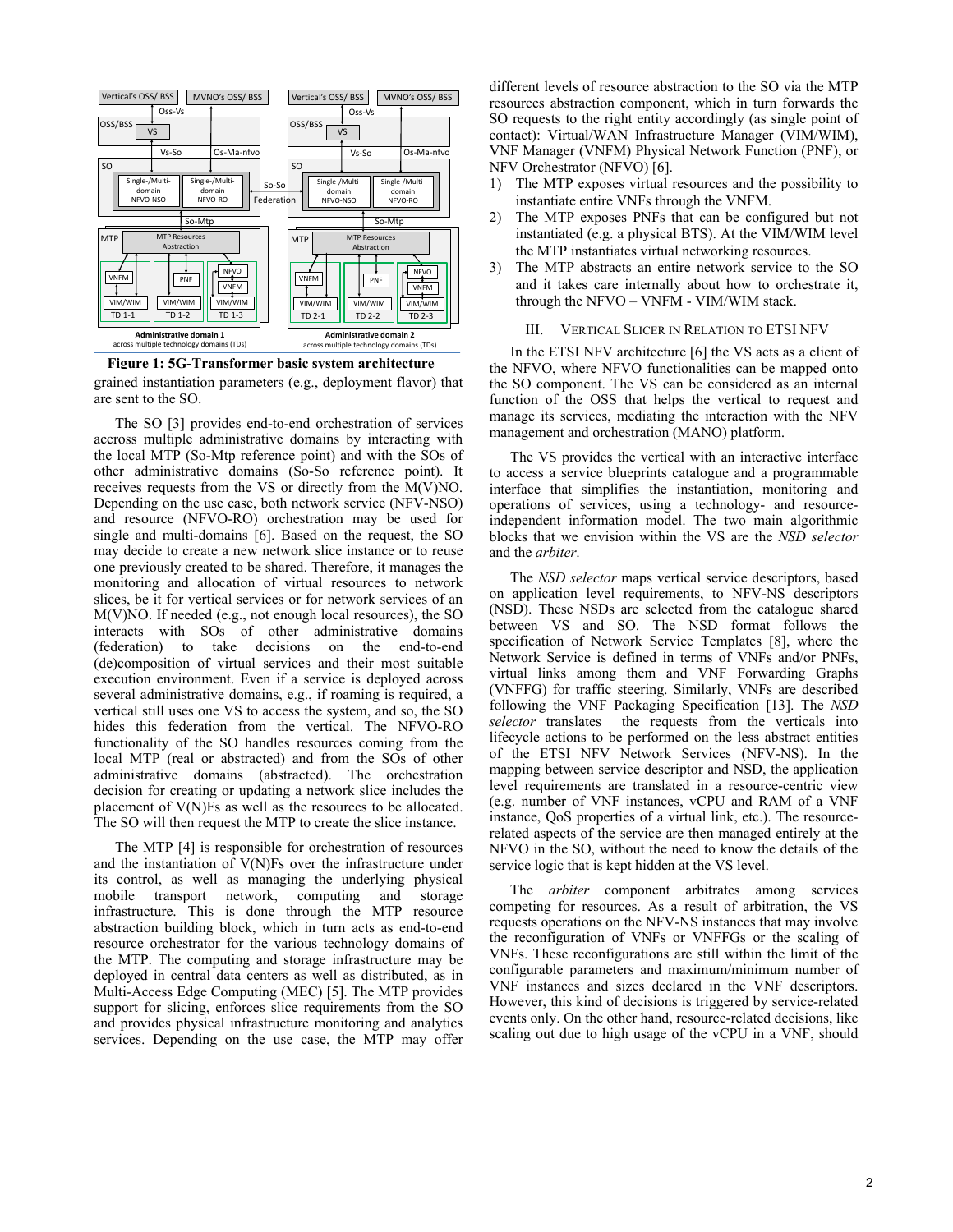

be fully delegated to the SO. This delegation is usually described in the NSD as a list of "Auto Scaling Rules". The rules are based on values of virtual resource performance metrics and VNF indicators that the SO needs to monitor, interacting with the VIMs or the VNFs (through their VNFM).

The interface between VS and SO relies massively on the modelling of the Os-Ma-Nfvo reference point [14]. This interface is used by the VS to request the instantiation and termination of the NFV-NS instances that implement the services requested by the verticals. The VS can also request additional operations during the lifecycle of an NFV-NS instance, when triggered by service level events like an SLA update, the need to share an existing NFV-NS instance with a new vertical service or potential conflicts among several services belonging to the same vertical and competing for a limited set of resources declared in the SLA.

The same Os-Ma-Nfvo reference point is also used to exchange monitoring information between SO and VS. The list of monitoring parameters to be collected at the SO is specified in the NSD and VNF Descriptor (VNFD). Part of this monitoring data can be used internally within the SO, e.g. as input for the auto-scaling decisions. However, the VS may also request to receive monitoring data, aggregated at the NFV-NS level, using on-demand queries or subscriptions for threshold-based events. The Os-Ma-Nfvo provides two dedicated interfaces for monitoring issues, one for performance and one for fault management.

## IV. VERTICAL SERVICE DESCRIPTION

The 5G-Transformer considers vertical services from the automotive, eHealth, and entertainment domains. The vertical services have different requirements e.g. regarding bandwidth, latency, and availability. In addition to the requirements on the



**Figure 3: Vertical service blueprint to collect sensor data**

services themselves, there are requirements on the interaction among the verticals and the 5G-Transformer system, e.g. the possibility to define a priority for a vertical service or to define a common resource budget for several services of one vertical.

Network services are defined as sets of virtual network functions and endpoints, connected by virtual links. Conceptually, VNFs perform network functionality, either in the control or data plane, see [7]. A vertical service is similar to a network service, just relaxing the conceptual restriction of VNFs to networking functions. In a vertical service the virtual functions may perform arbitrary functionality in the application domain. A vertical service may also include the end user devices or applications within them. E.g., in a vertical service in the automotive domain, applications within a vehicle may be part of the service. The end user devices or applications can be considered as physical or virtual functions.

Vertical services can be described similar to networking services by service descriptors. To ease the definition of vertical services for the verticals we propose the use of service blueprints. A blueprint can be seen as a parameterized service definition where information such as coverage area, amount of devices to be served, or specific virtual machine images, still have to be provided. A vertical can select from a catalogue of service blueprints a suitable blueprint for its service, provide the missing information, and let the VS turn this into a service descriptor, which would then be used by the SO for actual deployment of the service, see Figure 2.

A vertical may also request a set of resources, which it manages and orchestrates on its own and, an M(V)NO may define directly a network service. Both use cases are within the scope of the 5G-Transformer project, but are not covered in this paper, in which we focus on the definition of a vertical service by a vertical.

As an example of a vertical service, consider a service to collect monitoring data of sensors in a production plant. The monitoring data is collected via LTE. The vertical service consists of the sensors, an application server (AS) to collect the monitoring data, and an AAA server to control whether a sensor is granted access to this service. See the diagram in Figure 3. These functions are connected with a network service with 3 endpoints. This network service represents an LTE radio access network (RAN) and EPC.

The diagram in Figure 3 can be considered a service blueprint, as it still lacks information to be provided by the vertical, e.g. which virtual machine image is to be used as application server. A vertical service blueprint as a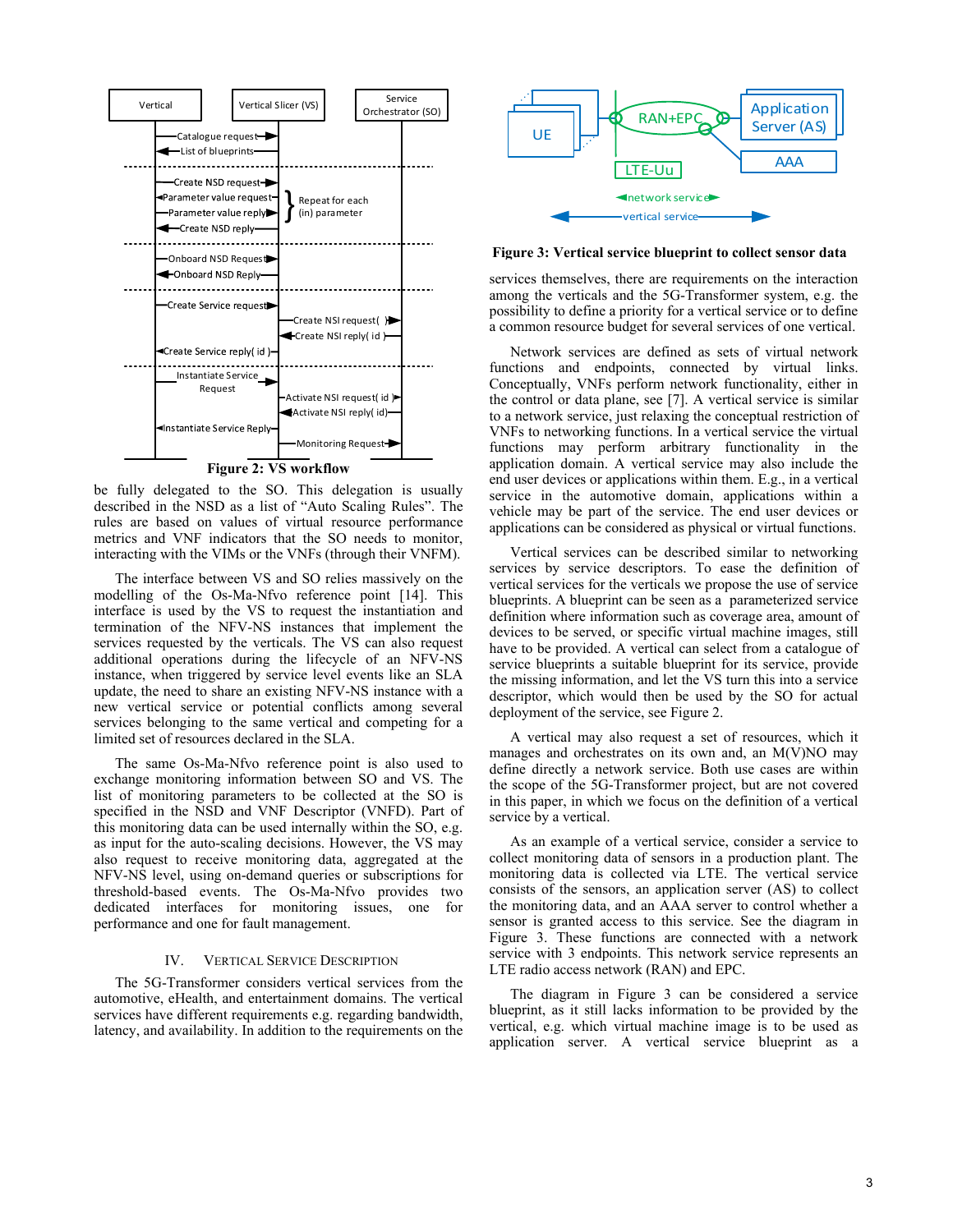parameterized vertical service descriptor can have a wide range of possible parameters. These parameters are used to express requirements of the vertical service, but also management related parameters such as file locations of virtual machine images or the priority of a service. A subset of parameters to express requirements, based on a use case analysis of 5G-Transformer are:

- Bitrate of VFs and the connecting links.
- Number of UEs and their traffic volume.
- One-way latency or round-trip time (RTT) among two VFs or a VF and an endpoint.
- Geographical area to be covered by the vertical service, i.e. the location of UEs.

Note, these parameters are different to the parameters which can be given to VNF instances at instantiation time [13]. Such a parameter could be the IP address of an element management system of the vertical, to which the AAA and the application server connect, whereas here we are interested in parameters defining the service itself

The actual values for the parameters in the blueprint are mapped by the VS to a complete service descriptor. This service descriptor is passed to the SO with the usual operations at the Os-Ma-Nfvo reference point [14]. In the sensor data collection example these parameters could be mapped as follows:

- The bitrate of the AS is mapped to a bandwidth requirement of a corresponding virtual link.
- The number of sensors and the message rate is mapped to the necessary amount of processing cores for the AS.
- One-way latency or RTT are not relevant in this specific example. For other vertical services, e.g. remote control applications, this information can be used by the SO in placement decisions for VFs.
- The geographical area is used by the SO to decide which eNbs are needed for this service and need to be connected to the AS and AAA server.
- The virtual machine imageof the AS and AAA servers are needed for later instantiation by the SO.
- The priority information is used by the arbitration function of the VS itself, see Section V, to prioritize among vertical services in case of resource shortage.

 We present further examples of parameters and how the system could use them with a second use case, which is related to media distribution and provides a content delivery network (CDN) as a service. In this example, a vertical wants to deploy an eMBB CDN service for HD video distribution to mobile users in several geographically distributed regions.

A CDN service includes virtual components from two categories: (i) Network-level services, and (ii) application services. Network-level services are related with network connectivity and virtual computation and storage resources, and include RAN-level VNFs, e.g. vEPC. Application services

implement the CDN service logic and involve virtual (network and other) functions, such as content provider and end user interface modules, origin servers, DNS resolvers, request redirection services, caches, media transcoders, service-level monitoring components, and others.

The vertical can create a CDN service definition by composing virtual functions and network services made available by an operator. The resulting vertical service definition includes specific requirements. The service description is used eventually for service dimensioning and placement decisions, such as which user-plane functions to place at the edge, how much storage space and vCPU resources to allocate per cache/video server, and how much capacity to allocate to virtual links as a function of the targeted end user demand per region. Some input parameters and how they are used are described in the following:

- Targeted regions: Passed by VS to SO to decide to which MEC hosts or points of presence (PoP) cache instances are deployed to.
- Minimum, maximum, and average number of UEs and video streams per region: used by VS in bandwidth definition of links and definition of cores needed. Information on streams per region is also passed to the SO for allocation of cache and video server instances.
- Video resolution and required quality of experience: same as number of UEs and video streams before.
- Minimum service availability: used by the VS to map to different numbers of VNFs as replicas.
- Content origin server information: launch-time configuration of caches to appropriately retrieve content from the vertical's external content servers.

The above input to the VS is also relevant for CDN-service runtime management and arbitration, see Section V. Such decisions cannot typically be taken autonomously by the SO, given that the SO is agnostic to service-specific functionality. At service instantiation time, the VS defines monitoring parameters to be collected by the SO at the resource level and by specialized VFs at the service level. Such VFs are responsible for translating the monitoring data collected to CDN-specific service management actions. For example, the radio network interface service (RNIS) service [16] of the MEC platform can convey per-UE radio channel quality measurements. These can be translated to achievable data rates and used as input to estimate the QoE enjoyed by each user, without needing direct access to the UE platform and application. Combined with the minimum QoE threshold defined by the vertical, and with awareness of the current infrastructure conditions (at the MTP level) as reported by the SO, user-perceived service quality can be estimated, and the root causes of potential QoE degradation can be identified (e.g., poor radio conditions vs. increased workload on specific cache instances). The function responsible for this decision can then either signal the VS arbiter to reconfigure the NSD, with the latter, in turn, requesting the SO to scale out specific VNF instances, or it can instruct the Traffic Rules Control MEC service to redirect traffic for specific users to a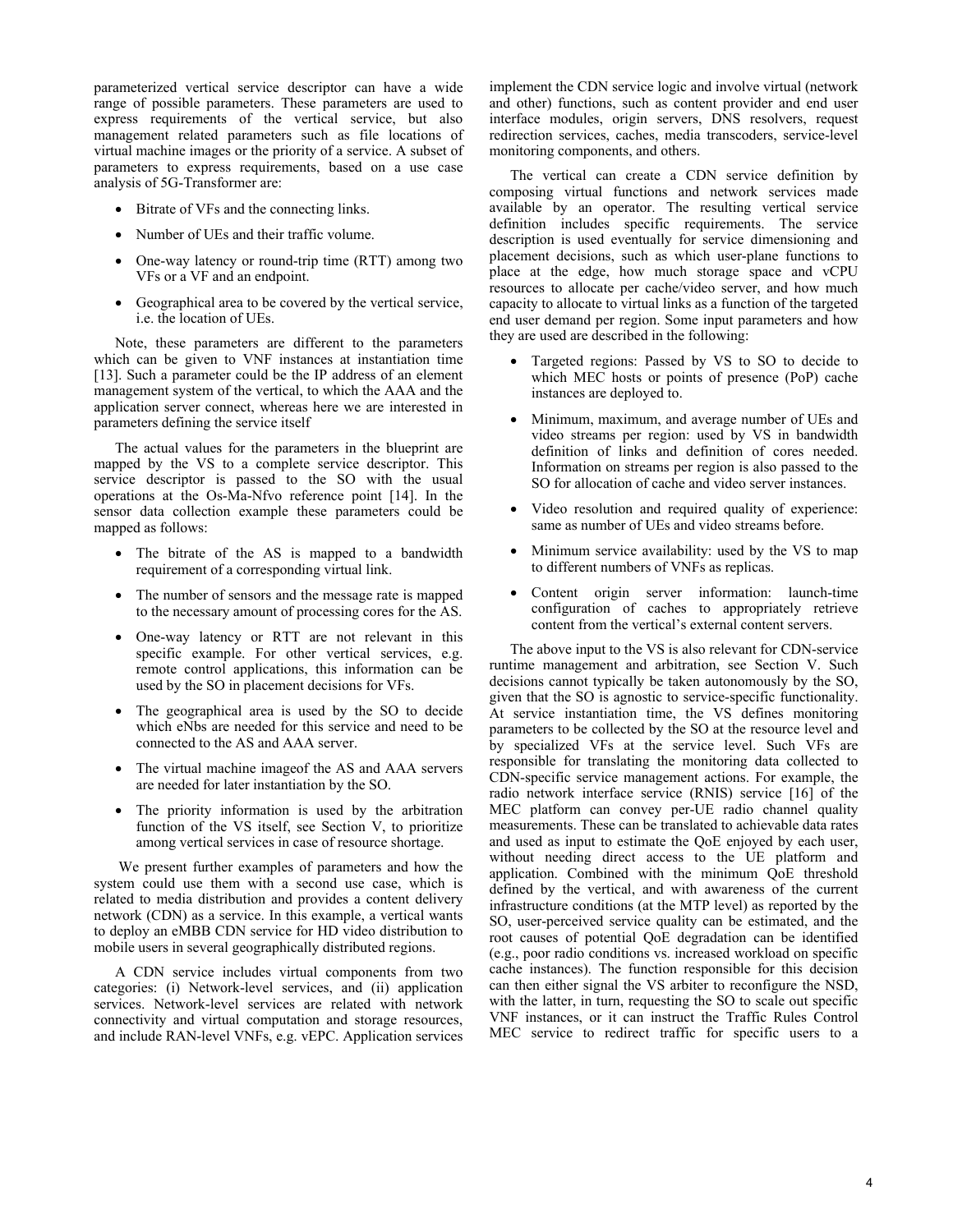

### **Figure 4: vertical service expanded to network service descriptor**

transcoder instance running on the edge to reduce the video bitrate to match the current channel conditions.

As illustrated by these examples, the parameters provided by the vertical are used in different ways; some can be mapped directly to parameters of the service descriptor, some are mapped to different choices of network services or network service flavors, and some are passed to the SO, e.g. for placement decisions. Blueprints may refer to other VNFs or NSs, e.g. the vEPC in the sensor data example. The VS expands refered VNFs or NSs in a blueprint definition to a completely described network service. In Figure 4 the EPC part has been expanded as defined in [15]. For the sake of brevity we omitted the expansion of the RAN part, i.e. the eNBs, and an element management system for the VNFs.

The expanded service descriptor, including the mapping or translation of the parameters of the blueprint, is passed to the SO for the actual orchestration of the service. The initial interaction of the vertical with the vertical slicer is depicted in Figure 2. Once the network service has been instantiated, the VS may request monitoring of the service instance and may use this information in arbitration, see Section V.

We plan to describe vertical services in a similar way as network services, using ETSI NFV NSDs [8], or an extension thereof. NSDs might also be expressed in TOSCA. Both notations have been used in literature. [10] proposes a model to describe network services for VNF orchestration leveraging SDN interfaces, which uses ETSI specifications for NFV orchestration and business features between consumers and providers. [11] uses TOSCA notation in OpenStack to orchestrate the deployment of multi-cloud applications on an architecture for the development of multi-component applications across federated cloud providers. [12] uses the ETSI notation to create NSD templates which considers the requirements of tenants and presents an environment to generate NSDs automatically.

So far, we have considered parameters of blueprints, for which the values are provided by the vertical. We envision also the need for out parameters for information provided by the VS to the vertical. As an example, when instantiating a sensor monitoring service, the SO should return, via the VS, the 5G network slice selection assistance information (NSSAI) or the 4G dedicated core network identifier, i.e. a slice identifier at the air interface. The vertical may then use this value to configure the sensors.

### V. NSD SELECTION AND ARBITRATION AMONG SERVICES

The NSD selector takes care of mapping the vertical service blueprint into the appropriate NSD. As mentioned in Section IV, the selected NSD will define the VNFFG, deployment flavors and possibly other VNF and VL attributes that meet the vertical's requirements. Such a decision may also account for the performance metrics monitored by the SO and reported to the VS. The arbiter instead arbitrates among services (namely, NSDs) that compete for resources. There are two scenarios where a vertical may not get as many resources as needed. Firstly, no more resource of a specific type is available. Secondly, a vertical may have a resource budget across several of its resources and this budget is exhausted. In both cases, the VS arbitrates resources among services requested by the same or by different verticals in order to meet the desired SLAs while not exceeding the resources available or the budget assigned to the vertical.

As an example, consider an automotive vertical requesting both a vehicle Overtaking Assist Service (OAS) and an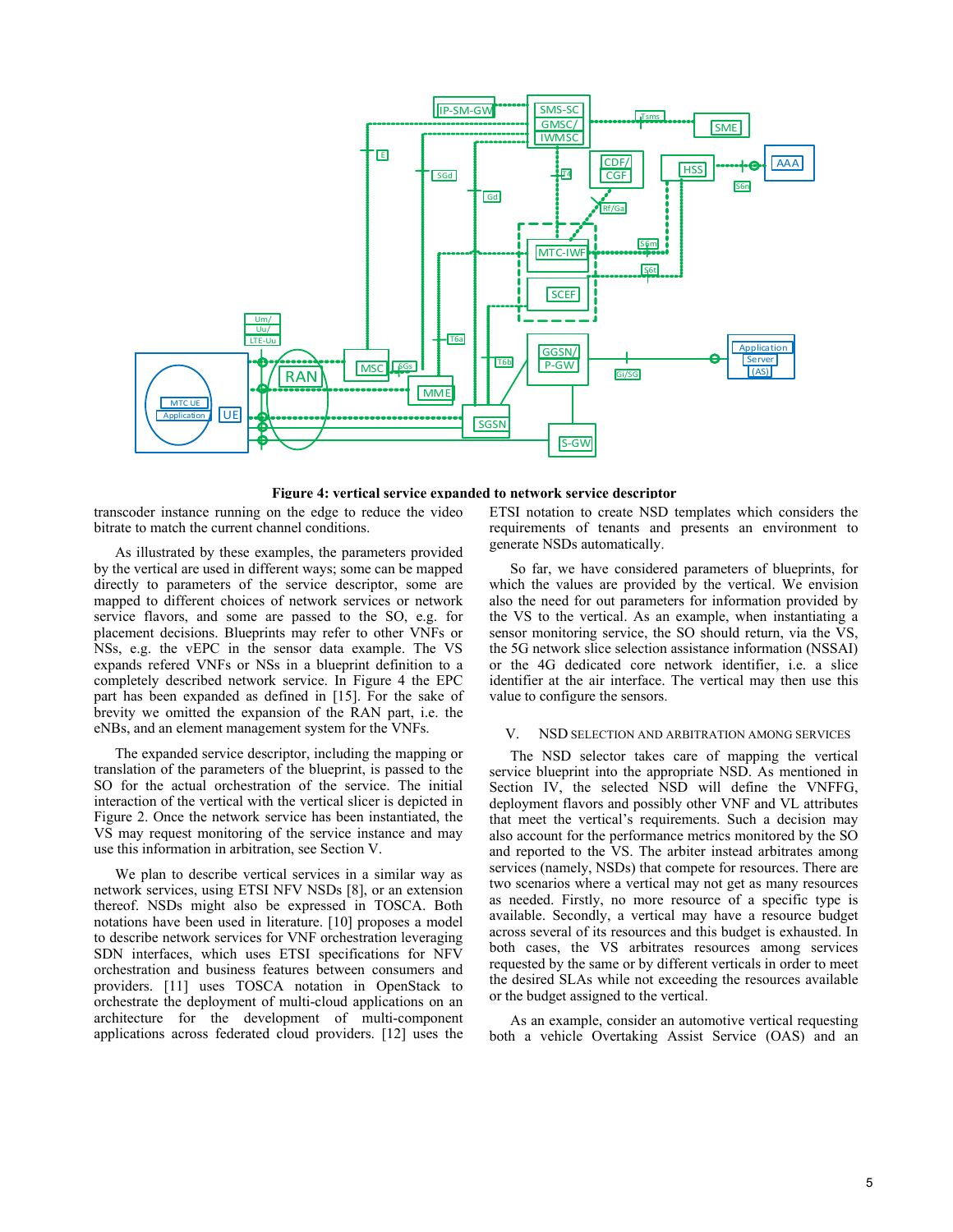Improved Mobility Service (IMS). OAS provides a driver with the occupancy state of the road ahead, while IMS provides a driver with a synthetic vision of a, possibly far-away geographical area so that the driver can become aware of the traffic conditions therein. Both can exploit either videos or Cooperative Awareness Messages (CAMs) sent by neighboring vehicles, i.e., they can work in either video- or CAM-mode. While working in the same mode, the two services may share the same VNFFG, or portions of it; however, OAS has typically higher priority than IMS. Hence, the VS will select two different NSDs for the two services, one allocating computational capacity with higher-priority to the composing VNFs than the other, to ensure that OAS has lower latency and higher reliability. The logic of priorisation is encoded by the VS into the NSDs as far as possible, such that the SO can autonomously and coherently scale the resources allocated to the two services if needed. Similarly, we expect the SO to migrate VNFs to other less-utilized VNFI-PoPs when appropriate and without having to contact the VS.

However, when an emergency occurs in a geographical area, it becomes important to deliver the IMS to all vehicles approaching the area, while overtaking assistance becomes less critical. This causes a swap of the priority levels associated to the two services: accordingly, the VS arbiter will have to update the NSD of OAS and IMS, and request an NSD update to the SO. In particular, the maximum/minimum number of VNF instances and sizes declared in the VNF Descriptors, as well as the "Auto scaling rules" defined in the NSD can be changed in favor of the IMS [14].

Consider now the aforementioned OAS and IMS and assume that the network radio segment is congested due to high vehicle density. In this case, it would be advisable to switch the lower priority service, say IMS, from video-mode to CAM-mode, i.e., to exploiting the vehicles' CAMs instead of the output of vehicle cameras so that no video has to be transferred over radio links. In other words, the VS should update the IMS VNFFGs by terminating some VNFs and adding others. Again, by using the Os-Ma-Nfvo interface [14], the VS arbiter can request the SO to put in place these operations. Conversely, if a specific resource is no longer scarce, the VS can relax or remove previously imposed restrictions and inform the SO about the new settings.

The above actions can be realized by the VS only if the SO alerts the VS about resource shortage and, in case of a resource shortage, which parts of a vertical service is using these resources. Monitoring and reporting by the SO are therefore fundamental operations that need to be implemented. The ETSI framework in [8] foresees that the NSD itself supports the capability to provide the SO with monitoring parameters to be tracked during the lifetime of an NS instance. Specifically, the VS can define the performance metric of interest and the VNFs, or other virtual resources, for which they should be reported.

The 5G-Transformer project will identify the monitoring parameters to be reported by the SO to the VS for different vertical services, and will extend the Os-Ma-Nfvo interface when needed. Importantly, for each vertical service, it will define the monitoring mode to implement, to be selected,

among, e.g., periodically, threshold-based, and query-based. Additionally, the project will devise and evaluate techniques to establish when arbitration at the VS should be triggered. On this regard, it should be noted that resolving resource shortage is in the order of seconds. Therefore the SO has to trigger the VS before all resources are used up: e,.g. triggering the VS when 90% of a specific resource is in use, would still allow high-priority services to be scaled out quickly enough.

#### VI. CONCLUSION

In the paper we presented the VS and its main functionalities, mapping service descriptors and requirements on services to network service descriptors and arbitrating among services. The VS can use the services provided by the SO through the interfaces at the Os-Ma-Nfvo reference point, although we expect that some extensions are needed, e.g. in case of resource shortage to indicate which resource has been used by which part of a service. We plan to extend the VS to cases, where the vertical request more control over the network services or even requests a network slice. In this case the vertical is expected to orchestrate the service and the VFs on its own. The examples used in this paper will be deployed in testbeds to evaluate the proposed VS and the overall 5G-Transformer system.

#### **REFERENCES**

- [1] 3GPP TS 23.501, v1.2.0, System Architecture for the 5G-System.
- [2] 5G-transformer.eu
- [3] Xi Li et.al., Service Orchestration and Federation for Verticals, 1st Workshop on Control and management of Vertical slicing including the Edge and Fog Systems (COMPASS), Barcelona, IEEE, 2018
- [4] P. Iovanna et.al., 5G Mobile Transport and Computing Platform for verticals, 1st Workshop on Control and management of Vertical slicing including the Edge and Fog Systems (COMPASS), Barcelona, IEEE, 2018
- [5] ETSI MEC, [Online], http://www.etsi.org/technologiesclusters/technologies/multi-access-edge-computing
- [6] ETSI GS NFV-MAN 001, V1.1.1, Management and Orchestration, 2014
- [7] ETSI GS NFV 002, V1.2.1, Architectural Framework, 2014
- [8] ETSI GS NFV-IFA 014, V2.3.1, Management and Orchestration, Network Service Templates Specification, 2017
- [9] Topology and Orchestration Specification for Cloud Applications Version 1.0. 25 November 2013. OASIS Standard. http://docs.oasisopen.org/tosca/TOSCA/v1.0/os/TOSCA-v1.0-os.html.
- [10] F. Paganelli, F. Paradiso, M. Gherardelli, G. Galletti, "Network service description model for VNF orchestration leveraging Intent-based SDN Interfaces", Conf. on Network Softwarization (NetSoft), Bologna, 2017, IEEE
- [11] G. Tricomi, et.al., "Orchestrated multi-cloud application deployment in OpenStack with TOSCA", Conf. on Smart Computing (SMARTCOMP), Hong Kong, China, 2017 IEEE
- [12] S. Mustafiz, N. Nazarzadeoghaz, G. Dupont, F. Khendek, M. Toeroe "A Model-Driven Process Enactment Approach for Network Service Design". In: Csöndes T., Kovács G., Réthy G. (eds) SDL 2017: Model-Driven Engineering for Future Internet. LNCS 10567. Springer
- [13] ETSI GS NFV-IFA 011, V2.3.1, Management and Orchestration, VNF Packaging Specification, 2017
- [14] ETSI GS NFV-IFA 013, V2.3.1, Network Functions Virtualisation (NFV) Release 2; Management and Orchestration; Os-Ma-Nfvo reference point - Interface and Information Model Specification, 2017.